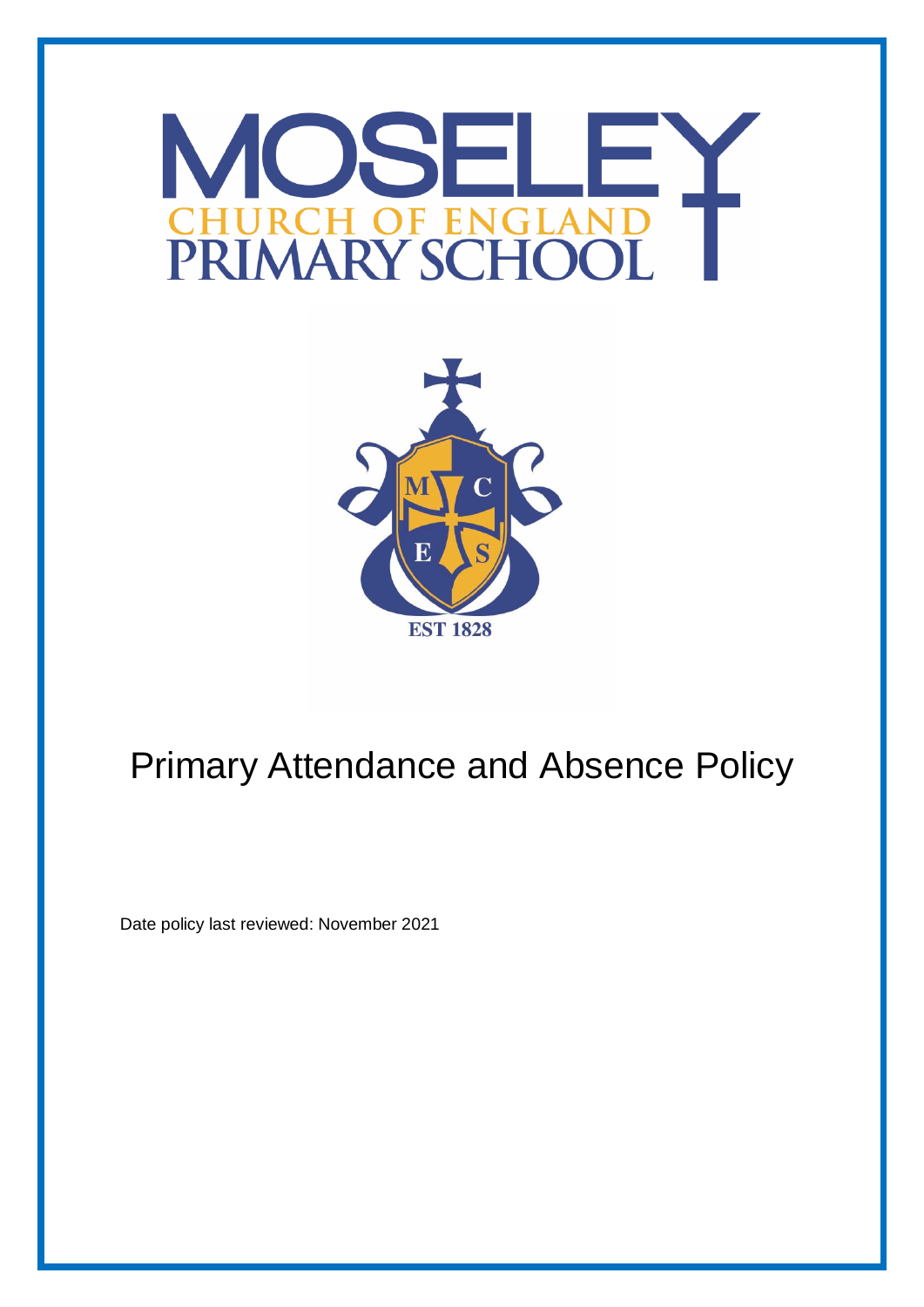# **Contents:**

### **[Statement of intent](#page-1-0)**

- 1. **[Legal framework](#page-4-0)**
- 2. [Roles and responsibilities](#page-4-1)
- 3. [Definitions](#page-5-0)
- 4. [Training of staff](#page-6-0)
- 5. [Pupil expectations](#page-6-1)
- 6. [Pupils at risk of persistent absence](#page-6-2) (PA)
- 7. [Absence procedures](#page-7-0)
- 8. [Parental involvement](#page-8-0)
- 9. [Attendance register](#page-8-1)
- 10. [Attendance officer](#page-9-0)
- 11. [Lateness](#page-9-1)
- 12. [Term-time leave](#page-10-0)
- 13. [Leave during lunch times](#page-10-1)
- 14. [Truancy](#page-10-2)
- 15. [Missing children](#page-11-0)
- 16. [Religious observances](#page-12-0)
- 17. [Appointments](#page-12-1)
- 18. [Modelling, sport and acting performances/activities](#page-13-0)
- 19. [Young carers](#page-13-1)
- 20. [Rewarding good attendance](#page-14-0)
- 21. Monitoring and review

### **Appendices**

- 1. Attendance Monitoring Procedures FAST TRACK
- 2. Recording non-attendance related to coronavirus (COVID-19)
- <span id="page-1-0"></span>3. Helpful Punctuality Letter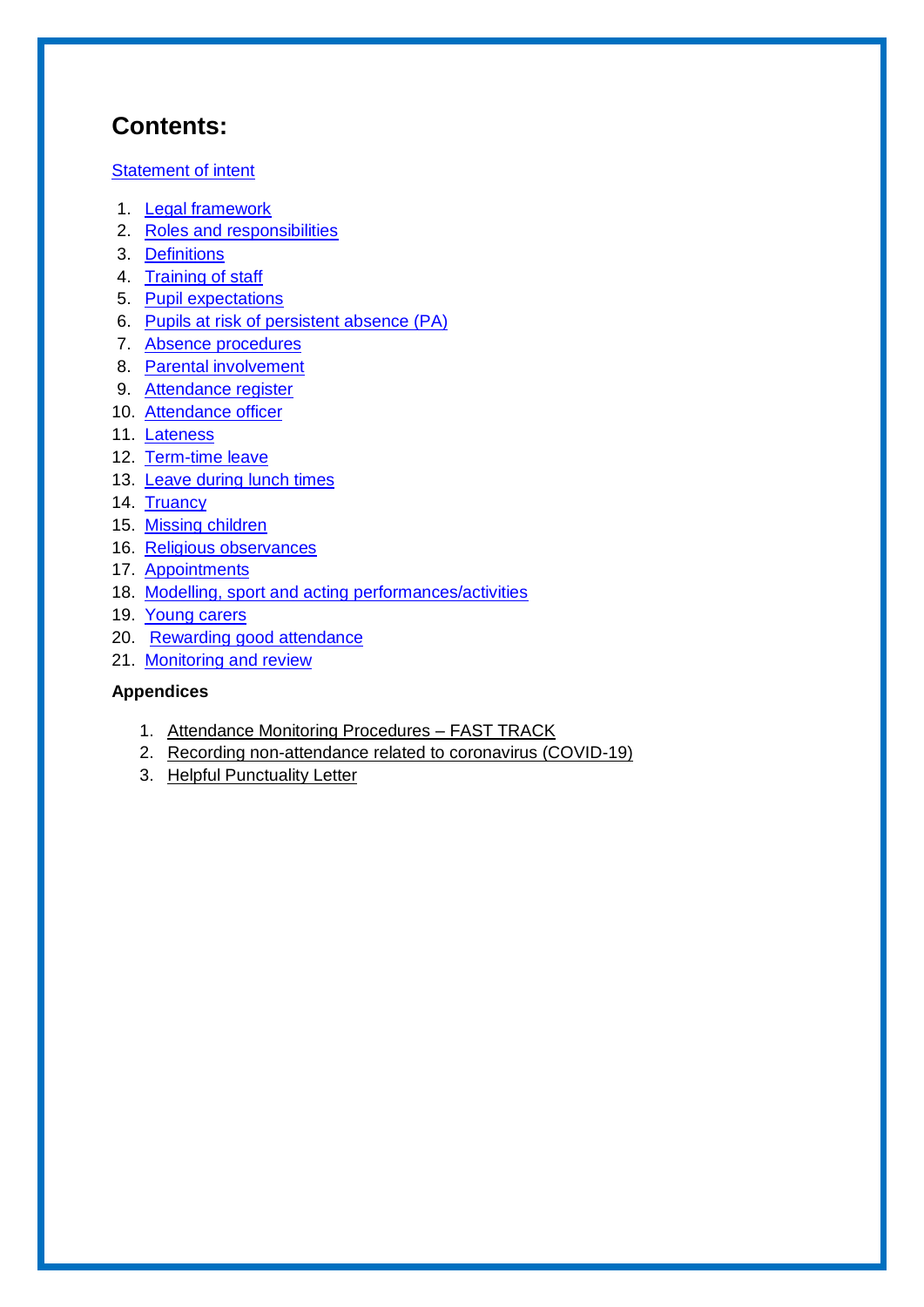Moseley CofE Primary School believes that in order to facilitate teaching and learning, good attendance is essential. Pupils cannot achieve their full potential if they do not regularly attend school.

### **The Aims of our School**

- To ensure that the children remain at the heart of everything we do
- To ensure that all pupils feel safe and secure and enjoy coming to school
- To deliver innovative and effective high quality teaching and learning experiences for all pupils; promoting high standards and accelerated progress for all pupils across the whole curriculum.
- To promote a love of education for all learners and to equip them with the tools to be responsible for their own learning.
- To embed our shared, distinctively Christian values in all aspect of daily life at our school.
- To offer regular opportunities to all pupils and adults to grow spiritually including through encountering high quality inclusive, invitational and inspiring collective worship.
- To promote children's self-efficacy, their rights and responsibilities.
- To nurture a welcoming sense of community where all pupils, staff, families and visitors feel valued.
- To have shared high expectations for all within our community to ensure that we demonstrate the very best standards of conduct, moral purpose and integrity.
- To establish and work in local, national and global partnerships in order to strengthen our curriculum, promote an awareness of the wider world for the benefit of our pupils, their families and the wider community.
- To promote a Growth Mindset culture where children have the confidence and resilience to have a go and challenge themselves as learners and learn through their mistakes.
- To engage families in their children's learning and the development of good behaviour linked to moral purpose.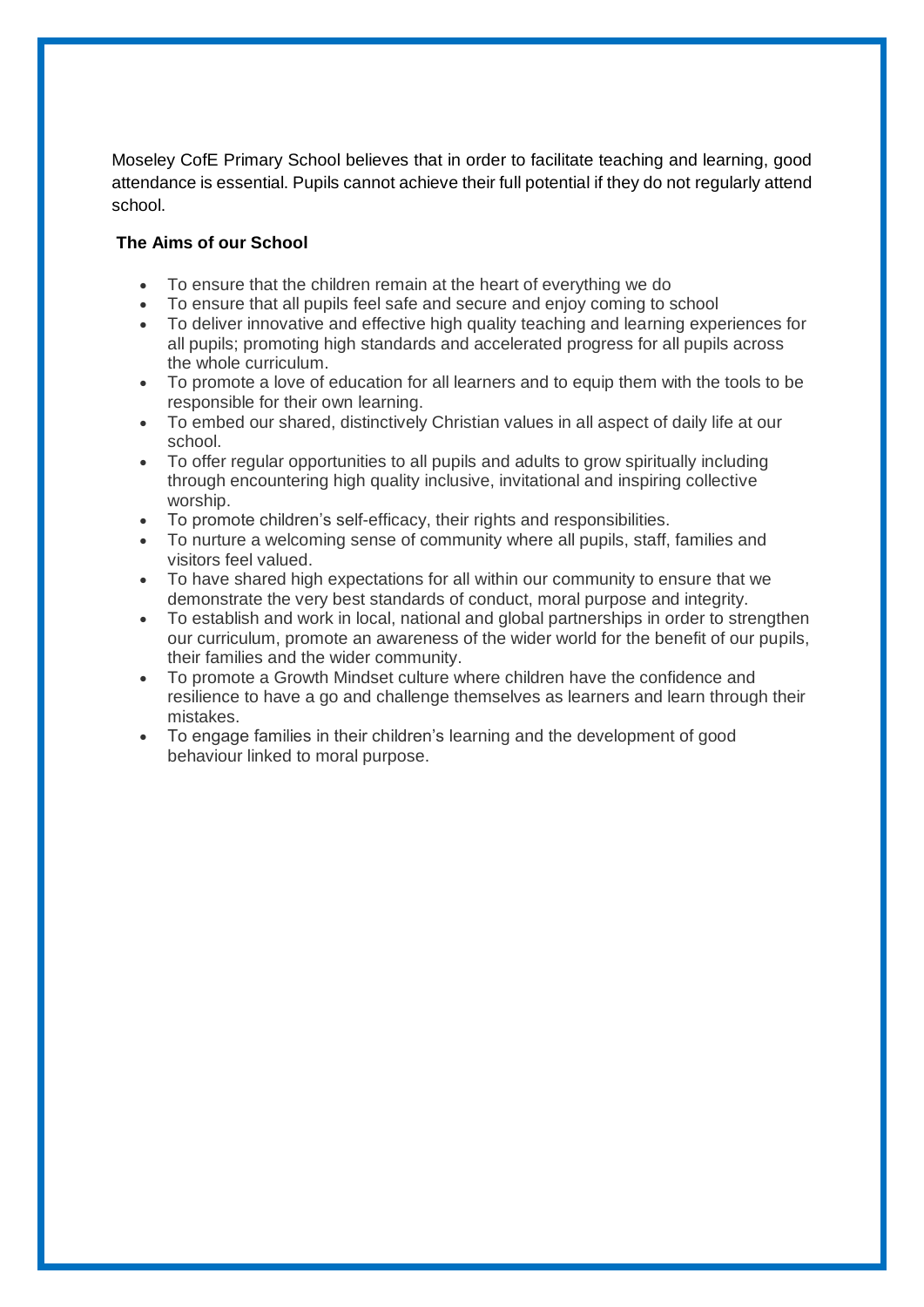# **Statement of intent**

**Moseley C of E Primary School** believes that in order to facilitate teaching and learning, good attendance is essential. Pupils cannot achieve their full potential if they do not regularly attend school.

**Moseley C of E Primary School** is committed to:

Following the framework set in section 7 of the Education Act 1996, which states that:

"The parent of every child of compulsory school age shall cause him/her to receive efficient full-time education suitable:-

- (a) to age, ability and aptitude and
- (b) to any special educational needs he/ she may have

Either by regular attendance at school or otherwise."

- Promoting and modelling good attendance behaviour.
- Ensuring equality and fairness of treatment for all.
- Implementing our policies in accordance with the Equality Act 2010.
- Early intervention and working with other agencies to ensure the health and safety of our pupils.
- Rewarding regular attendance.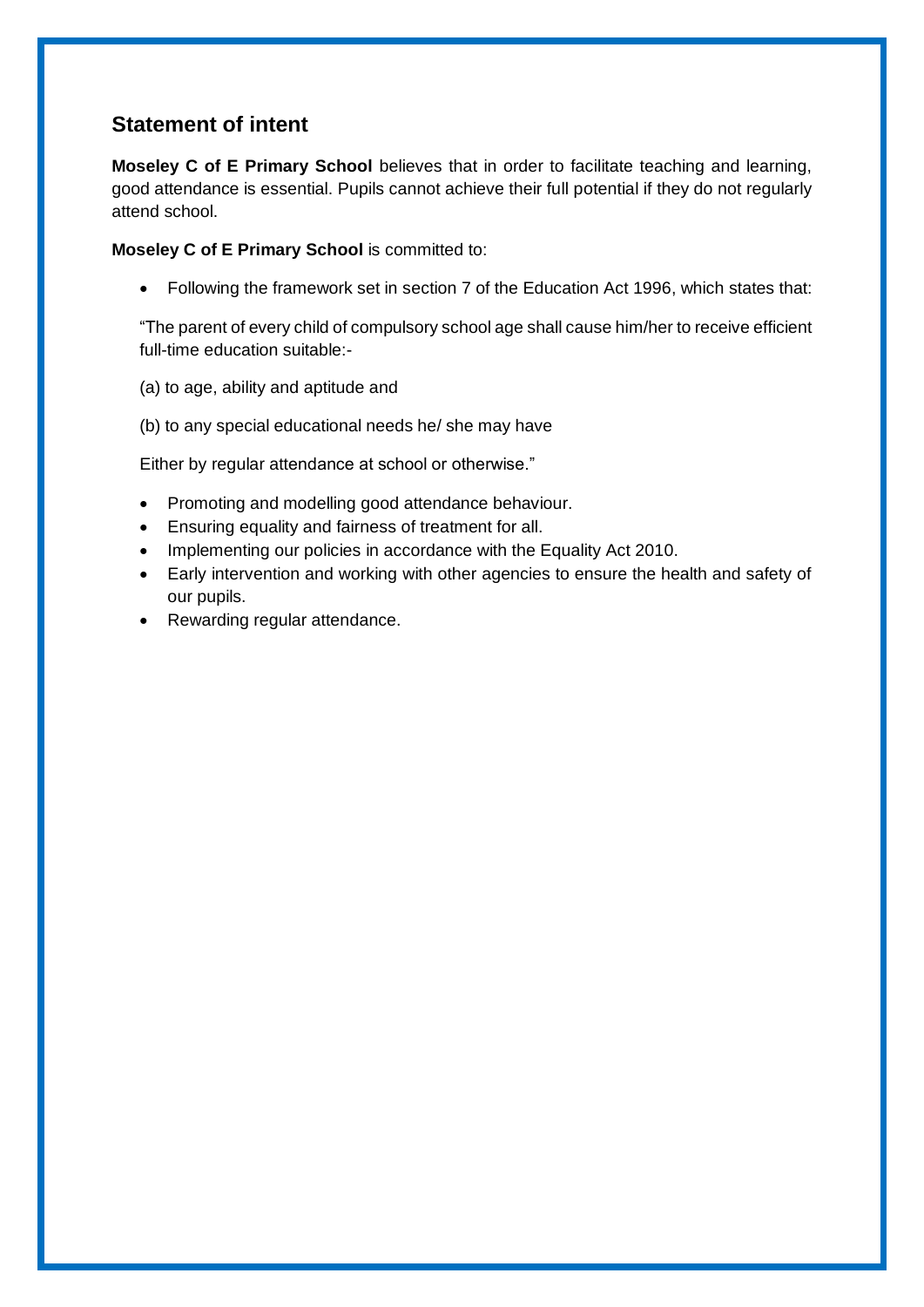# <span id="page-4-0"></span>**1. Legal framework**

This policy has due regard to all relevant legislation and statutory guidance including, but not limited to, the following:

- Education Act 1996
- Equality Act 2010
- The Education (Pupil Registration) (England) Regulations 2006 (As amended)
- The Children (Performances and Activities) (England) Regulations 2014
- Children and Young Persons Act 1963
- DfE (2020) 'School attendance'
- DfE (2015) 'Child performance and activities licensing legislation in England'
- DfE (2021) 'Keeping children safe in education 2021'
- DfE (2016) 'Children missing education'
- DfE (2021) 'Improving school attendance: support for schools and local authorities'

This policy operates in conjunction with the following school policies:

- Complaints Procedures Policy
- Behavioural Policy
- Children Missing Education Policy
- Attendance Officer Home Visit Policy
- Pupils with Additional Health Needs Attendance Policy

# <span id="page-4-1"></span>**2. Roles and responsibilities**

The governing board has overall responsibility for:

- Monitoring the implementation of this policy and all relevant procedures across the school.
- Ensuring that this policy, as written, does not discriminate on any grounds, including, but not limited to, ethnicity/national origin, culture, religion, gender, disability or sexual orientation.
- Handling complaints regarding this policy as outlined in the school's Complaints Procedures Policy.
- Having regard to 'Keeping children safe in education' when making arrangements to safeguard and promote the welfare of children.
- Ensuring there is a Children Missing Education Policy in place and that this is regularly reviewed and updated.

The Headteacher is responsible for:

- The day-to-day implementation and management of this policy and all relevant procedures across the school.
- Ensuring all parents are aware of the school's attendance expectations and procedures.
- Ensuring that every pupil has access to full-time education and will act as early as possible to address patterns of absence.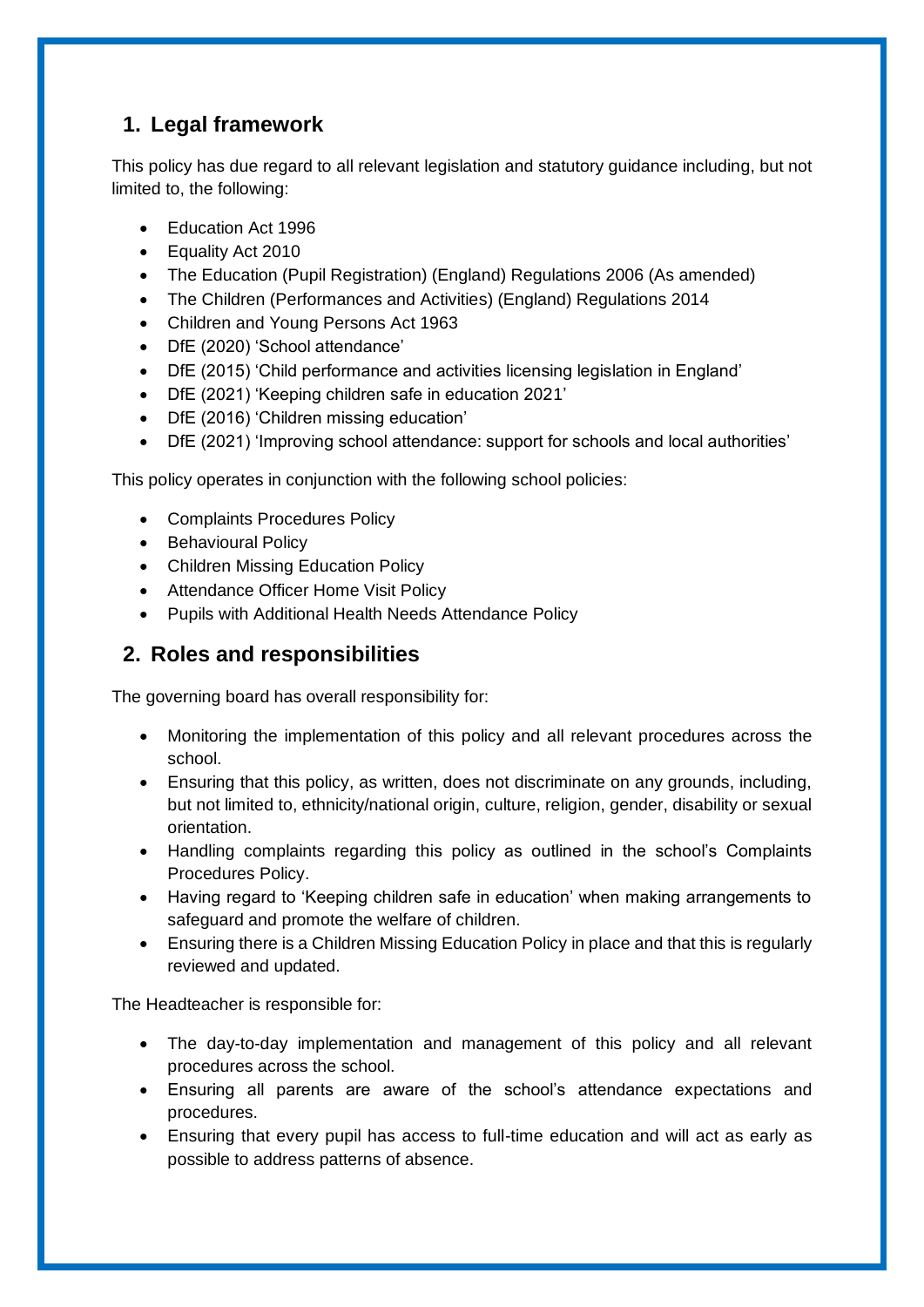Staff are responsible for:

- Following this policy and ensuring pupils do so too.
- Ensuring this policy is implemented fairly and consistently.
- Modelling good attendance behaviour.
- Using their professional judgement and knowledge of individual pupils to inform decisions as to whether any welfare concerns should be escalated.
- Where designated, taking the attendance register at the relevant times during the school day.

The attendance officer is responsible for informing the LA of any pupil being deleted from the admission and attendance registers if they:

- Are being educated from home.
- No longer live within a reasonable distance of the registered school.
- Have an authorised medical note.
- Are in custody for a period of more than four months and the proprietor does not reasonably believe they will be returning.
- Have been permanently excluded.

Pupils are responsible for:

- Attending their lessons and any agreed activities when at school.
- Arriving punctually to lessons when at school.

Parents are responsible for:

- Providing accurate and up-to-date contact details.
- Providing the school with more than one emergency contact number.
- Updating the school if their details change.
- The attendance of their children at school.
- Promoting good attendance with their children.

# <span id="page-5-0"></span>**3. Definitions**

The following definitions apply for the purposes of this policy:

#### **Absence:**

- Arrival at school after the register has closed
- Not attending school for any reason

#### **Authorised absence:**

- An absence for sickness for which the school has granted leave
- Medical or dental appointments which unavoidably fall during school time, for which the school has granted leave
- Religious or cultural observances for which the school has granted leave
- An absence due to a family emergency

 $\bullet$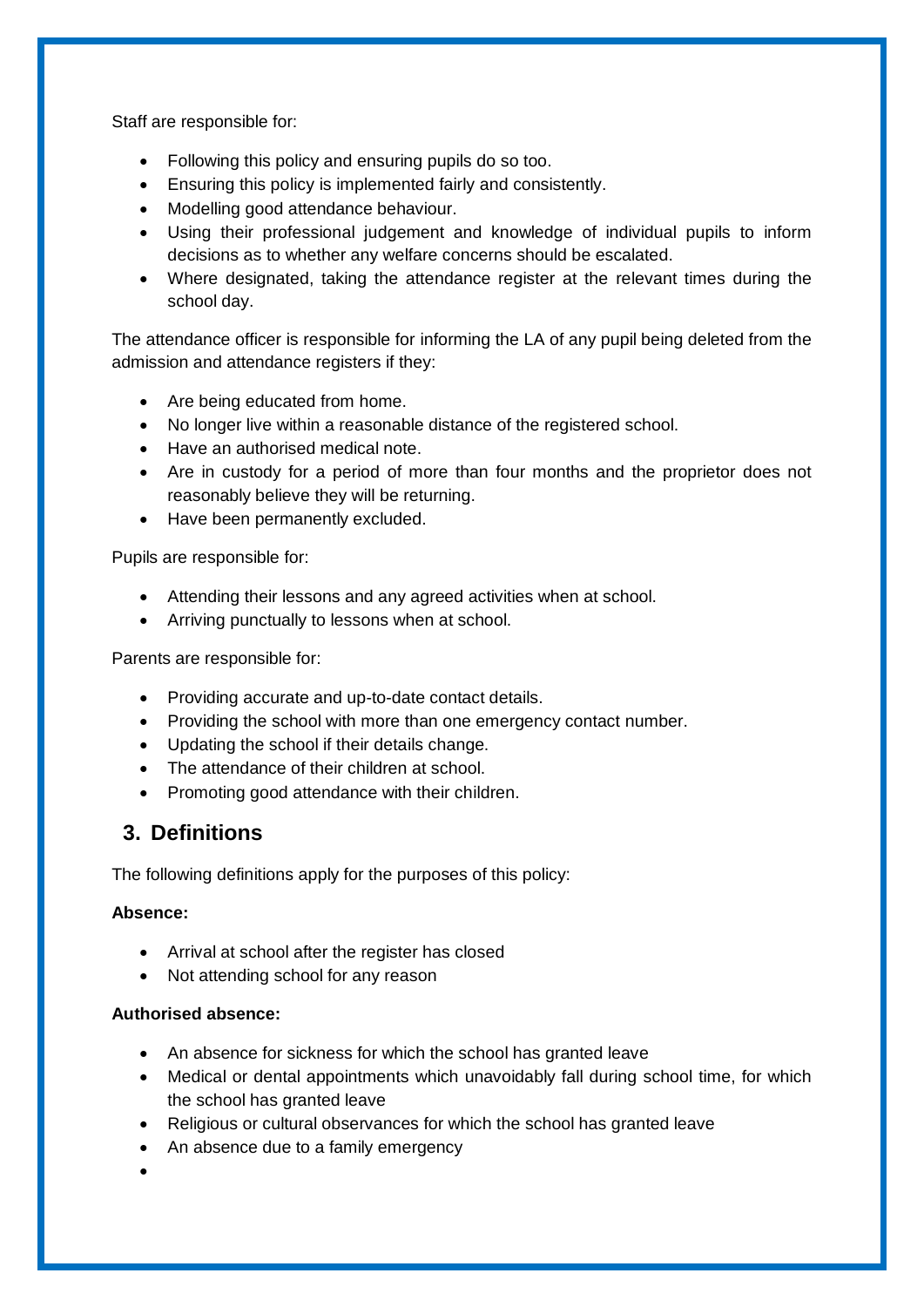#### **Unauthorised absence:**

- Parents keeping children off school unnecessarily or without reason
- Truancy before or during the school day
- Absences which have never been properly explained
- Arrival at school after the register has closed
- Absence due to shopping, looking after other children or birthdays
- Absence due to day trips and holidays in term-time which have not been agreed
- Leaving school for no reason during the day

#### **Persistent absenteeism:**

Missing 10 percent or more of schooling across the year for any reason

# <span id="page-6-0"></span>**4. Training of staff**

The school will recognise that early intervention can prevent poor attendance. As such, staff will receive training in identifying potentially at-risk pupils as part of their induction and refresher training.

Teachers and support staff will receive training on this policy as part of their induction. Following this initial training, staff will receive regular and ongoing training as part of their development.

Staff will receive training to ensure they understand that increased absence from school could indicate a safeguarding concern, and know how such concerns should be managed.

# <span id="page-6-1"></span>**5. Pupil expectations**

Pupils are expected to attend school every day and will sign an agreement at the beginning of each school year, to agree to keep their attendance at, or above, **97%** throughout the year.

# <span id="page-6-2"></span>**6. Pupils at risk of persistent absence (PA)**

The school will ensure it provides support to pupils at risk of persistent absence (PA), in conjunction with all relevant external authorities, where necessary.

The SLT will:

- Establish a range of evidence-based interventions to address barriers to attendance.
- Monitor the implementation and quality of escalation procedures and seek robust evidence of the escalation procedures that work.
- Attend or lead attendance reviews in line with escalation procedures.
- Establish robust escalation procedures which will be initiated before absence becomes a problem by:
	- Sending letters to parents.
	- Engaging with LA attendance teams.
	- Using fixed penalty notices.
	- Implementing the FAST Track Process (See appendix 1).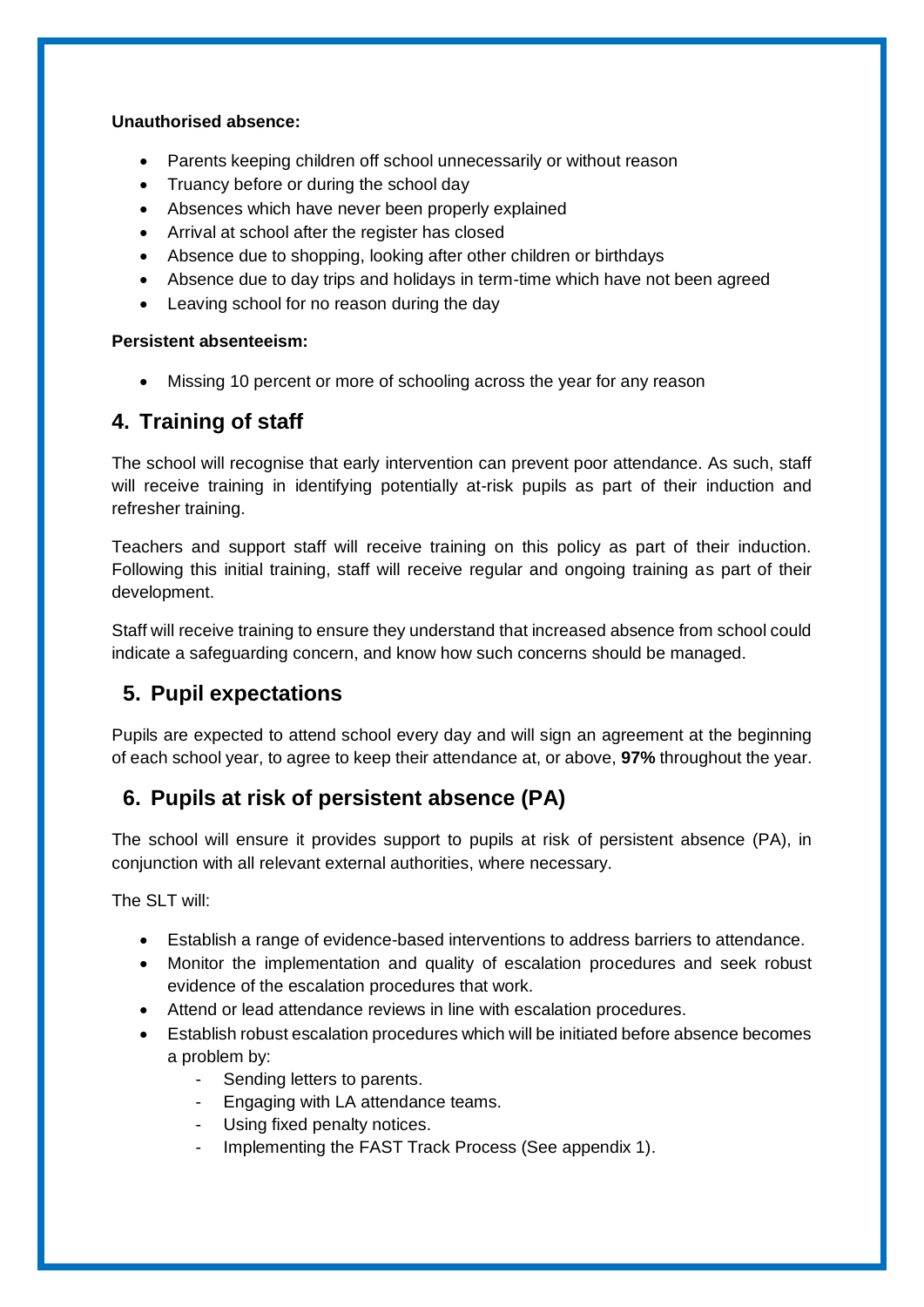The governing board will engage in attendance panels to reinforce messages and outline relevance in terms of training and employment.

Where a pupil at risk of PA is also at increased risk of harm, the school will work in conjunction with all relevant authorities, e.g. social services, to support the pupil in line with the school's duty of care.

Where a pupil becomes at risk of PA, the school will:

- Welcome pupils back following any absence and provide catch-up support to build confidence and bridge gaps.
- Meet with pupils to discuss patterns of absence, barriers to attendance, and any other problems they may be having.
- Establish plans to remove barriers and provide additional support.
- Lead **weekly** check-ins to review progress and the impact of support.
- Make regular contact with families to discuss progress.
- Consider what support for re-engagement might be needed, including for vulnerable groups.

The school attendance system will be used to give an accurate and informative view of attendance, reasons for absence and patterns within groups, including:

- Children in need
- $\bullet$  LAC
- Pupils who are eligible for FSM
- Pupils with EAL
- Pupils with SEND

# <span id="page-7-0"></span>**7. Absence procedures**

Parents will be required to contact the school office via telephone or via email on enquiry@moseleyce.bham.sch.uk by 8:45am on the first day of their child's absence. They will also be required to send a note in on the first day that their child returns to school with a signed explanation of why they were absent. This is required even if the parent has already contacted the school. Alternatively, parents may call into school and report to the **school office** where arrangements will be made to speak to a member of staff.

A **telephone call** will be made to the parent of any pupil who has not reported their child's absence on the first day that they do not attend school from 9:15am onwards.

The school will always follow up any absences in order to:

- Ascertain the reason for the absence.
- Ensure the proper safeguarding action is being taken.
- Identify whether the absence is authorised or not.
- Identify the correct code to use to enter the data onto the school census system.

In the case of PA, arrangements will be made for parents to speak to the attendance officer. The school will inform the LA, on a **termly** basis, of the details of pupils who fail to attend regularly, or who have missed 10 school days or more without authorisation.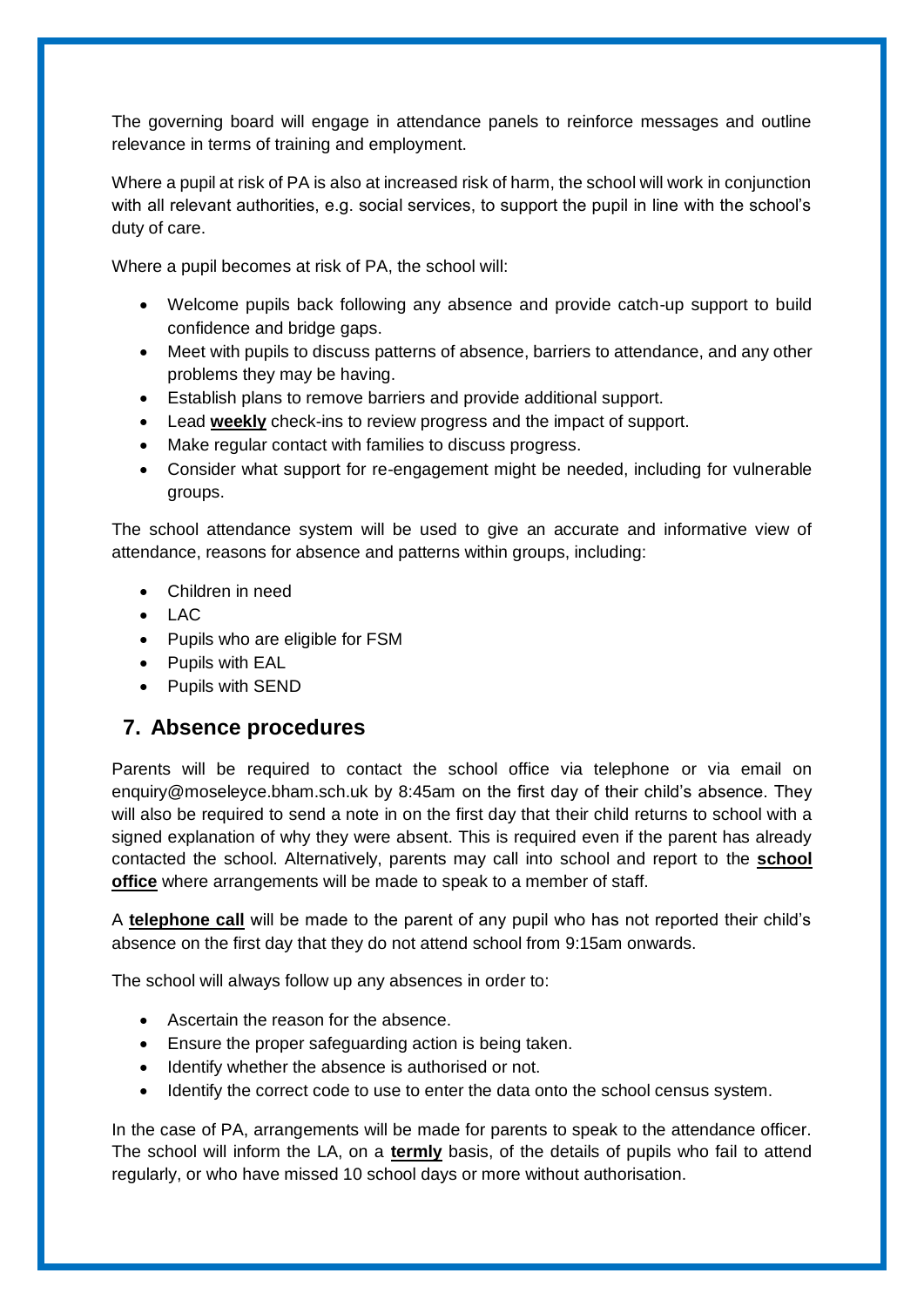If a pupil's attendance drops below **90 percent**, the attendance officer will be informed, and a formal meeting will be arranged with the pupil's parent.

Where a pupil has not returned to school for 10 days after an authorised absence, or is absent from school without authorisation for 20 consecutive school days, the school will remove the pupil from the admissions register if the school and the LA have failed to establish the whereabouts of the pupil after making reasonable enquiries.

# <span id="page-8-0"></span>**8. Parental involvement**

The school will build respectful relationships with parents and families to ensure their trust and engagement. Open and honest communication will be maintained with pupils and their families about the expectations of school life, attendance and performance so that they understand what to expect and what is expected of them. The school will liaise with other agencies working with pupils and their families to support attendance, e.g. social services.

Parents will be expected to:

- Treat staff with respect.
- Actively support the work of the school.
- Call staff for help when they need it.
- Communicate with the school about possible circumstances which may affect their child's attendance or require support.

# <span id="page-8-1"></span>**9. Attendance register**

Designated staff members will take the attendance register **at the start of each school day** and **at the start of the afternoon session**. This register will record whether pupils are:

- Present.
- Absent.
- Attending an approved educational visit.
- Unable to attend due to exceptional circumstances.

The school will use the national attendance codes to ensure attendance and absence are monitored and recorded in a consistent way. The following codes will be used:

- $\bullet$  / = Present in the morning
- $\bullet \quad \dagger$  = Present in the afternoon
- $\bullet$  L = Late arrival before the register has closed
- $\bullet$   $C =$  Authorised absence
- $\bullet$   $E = Excluded$  but no alternative provision made
- $H =$  Authorised holidav
- $I = I$ llness
- $M =$  Medical or dental appointments
- $\bullet$  R = Religious observance
- $\bullet$  B = Off-site education activity
- $\bullet$  G = Unauthorised holiday
- $\bullet$  = Unauthorised absence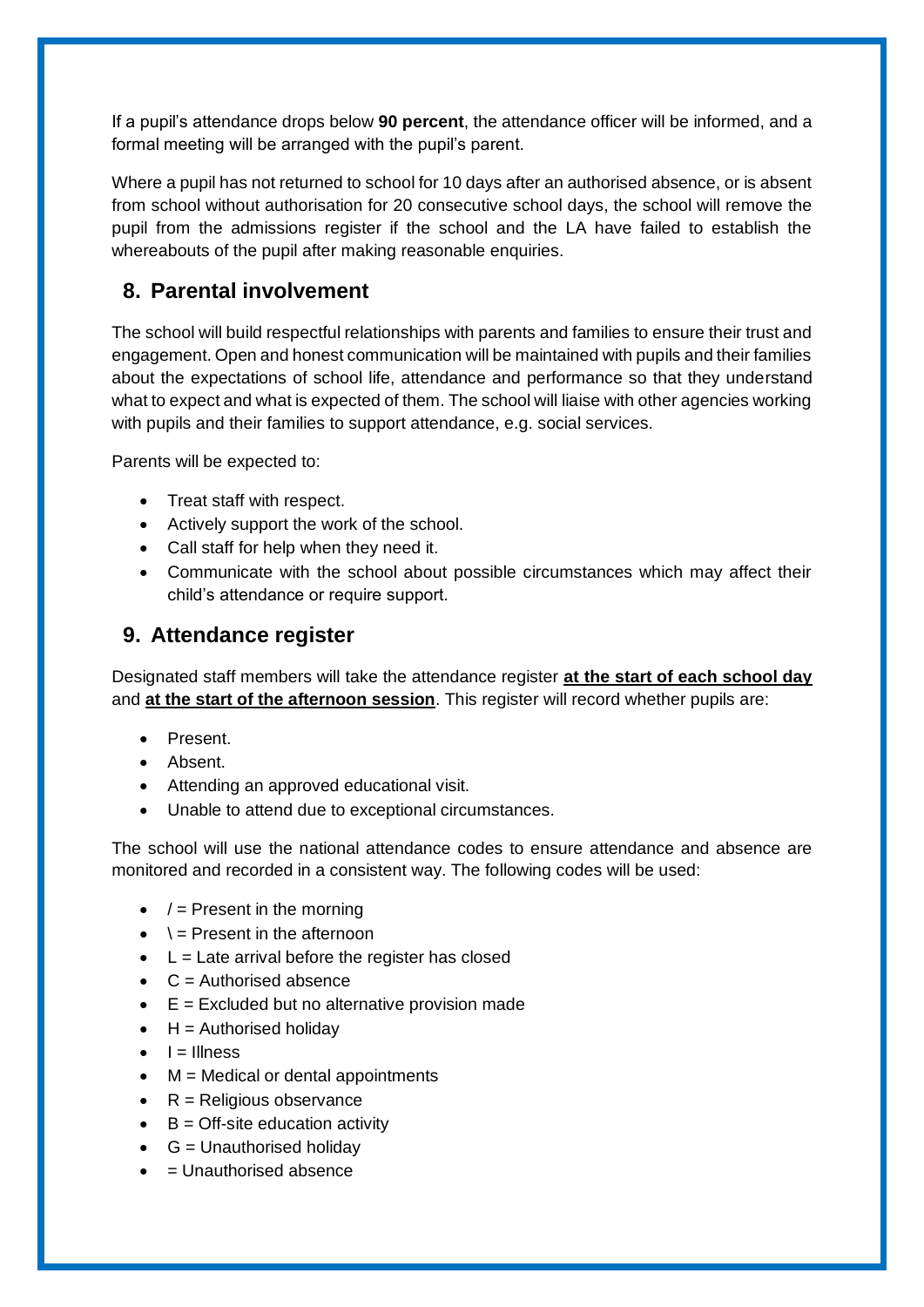- $\bullet$  U = Arrived after registration closed
- $\bullet$  N = Reason not yet provided
- $\bullet$   $X = Not required to be in school$
- $\bullet$  T = Gypsy, Roma and Traveller absence
- $\bullet$   $V =$  Educational visit or trip
- $\bullet$  P = Participating in a supervised sporting activity
- $\bullet$  D = Dual registered at another educational establishment
- $\textbf{Y} =$  Exceptional circumstances
- $\bullet$   $Z =$  Pupil not on admission register

#### **Recording non-attendance related to coronavirus (COVID-19)**

The Department for Education have defined a set of sub codes for schools to use to consistently record non-attendance related to COVID-19. See appendix 2.

When the school has planned in advance to be fully or partially closed, the code '#' will be used for the relevant pupils who are absent. This code will also be used to record year groups who are not due to attend because the school has set different term dates for different years, e.g. induction days.

All amendments made to the attendance register will include the original entry, the amended entry, the reason for the amendment, the date of amendment and the name and role of the person who made the amendment.

Every entry received into the attendance register will be preserved for **three years**.

# <span id="page-9-0"></span>**10. Attendance officer**

If a child is persistently absent (with attendance less than 90% or there is a pattern of absence) pupils will be referred to the attendance officer who will implement the FAST Track procedure. (See appendix 1)

The attendance officer will monitor and analyse attendance data regularly to ensure that intervention is delivered quickly to address absence, and will provide regular reports to staff across the school to enable them to track the attendance of pupils and to implement attendance procedures.

### <span id="page-9-1"></span>**11. Lateness**

The school will regard punctuality as of the utmost importance and lateness will not be tolerated.

The school day starts at **8:55am**. Pupils should be in their classroom at this time. Registers are taken as follows throughout the school day:

- Registers are marked by **9:00am**. Pupils will receive a late mark if they are not in their classroom by this time.
- The register closes at **9:30am**. Pupils will receive a mark of absence if they do not attend school before this time.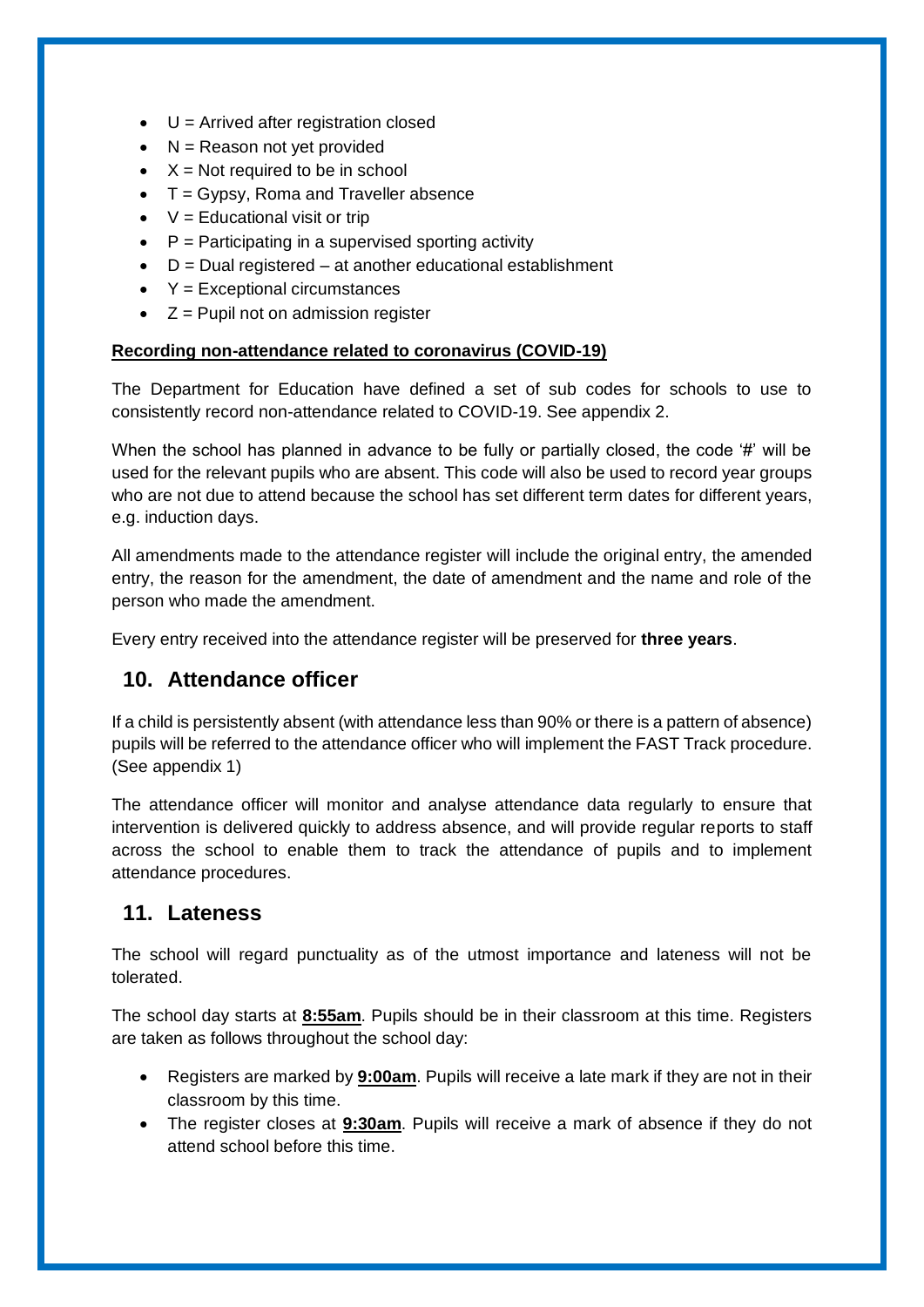- After lunch, registers are marked by **1:00pm**. Pupils will receive a late mark if they are not in their classroom by this time.
- The register closes at **1:10pm**. Pupils will receive a mark of absence if they are not present.

Parents will receive a helpful punctuality letter if their child arrives late on 6 or more occasions (letter in appendix 3)

If lateness persists, the school will implement the FAST Track process to support improvement of punctuality.

# <span id="page-10-0"></span>**12. Term-time leave**

The school will require parents to observe the school holidays as prescribed; therefore, the headteacher will be unable to authorise holidays during term-time in most cases. The headteacher will be only allowed to grant a leave of absence in exceptional circumstances. Applications will be made in advance and the headteacher will be satisfied by the evidence which is presented, before authorising term-time leave. The headteacher will determine the amount of time a pupil can be away from school during term-time. Any leave of absence is at the discretion of the headteacher. Any requests for leave during term-time will be considered on an individual basis and the pupil's previous attendance record will be taken into account.

Requests for leave will not be granted in the following circumstances:

- Immediately before and during assessment periods
- When a pupil's attendance record shows any unauthorised absence
- Where a pupil's authorised absence record is already above **10 percent** for any reason

If parents take their child out of school during term-time without authorisation from the headteacher, they may be subject to sanctions such as penalty fines.

# <span id="page-10-2"></span><span id="page-10-1"></span>**13. Leave during term time**

- 1.1. At **Moseley C of E Primary School,** our aim is to prepare pupils for their future lives and careers. With this in mind, we require parents to observe the school holidays as prescribed.
- 1.2. The headteacher is unable to authorise holidays during term-time.
- 1.3. A Pupil's absence is marked as unauthorised absence for families taking holidays within term-time. Concerns will be raised where a pupil has been absent either:
	- a) For a minimum of 5 school days of unauthorised days AND has had 5 school days of other unauthorised absence in the previous 12 calendar months; or
	- b) For at least 10 school days of unauthorised absence, where there have been no other unauthorised absence in the previous 12 calendar months.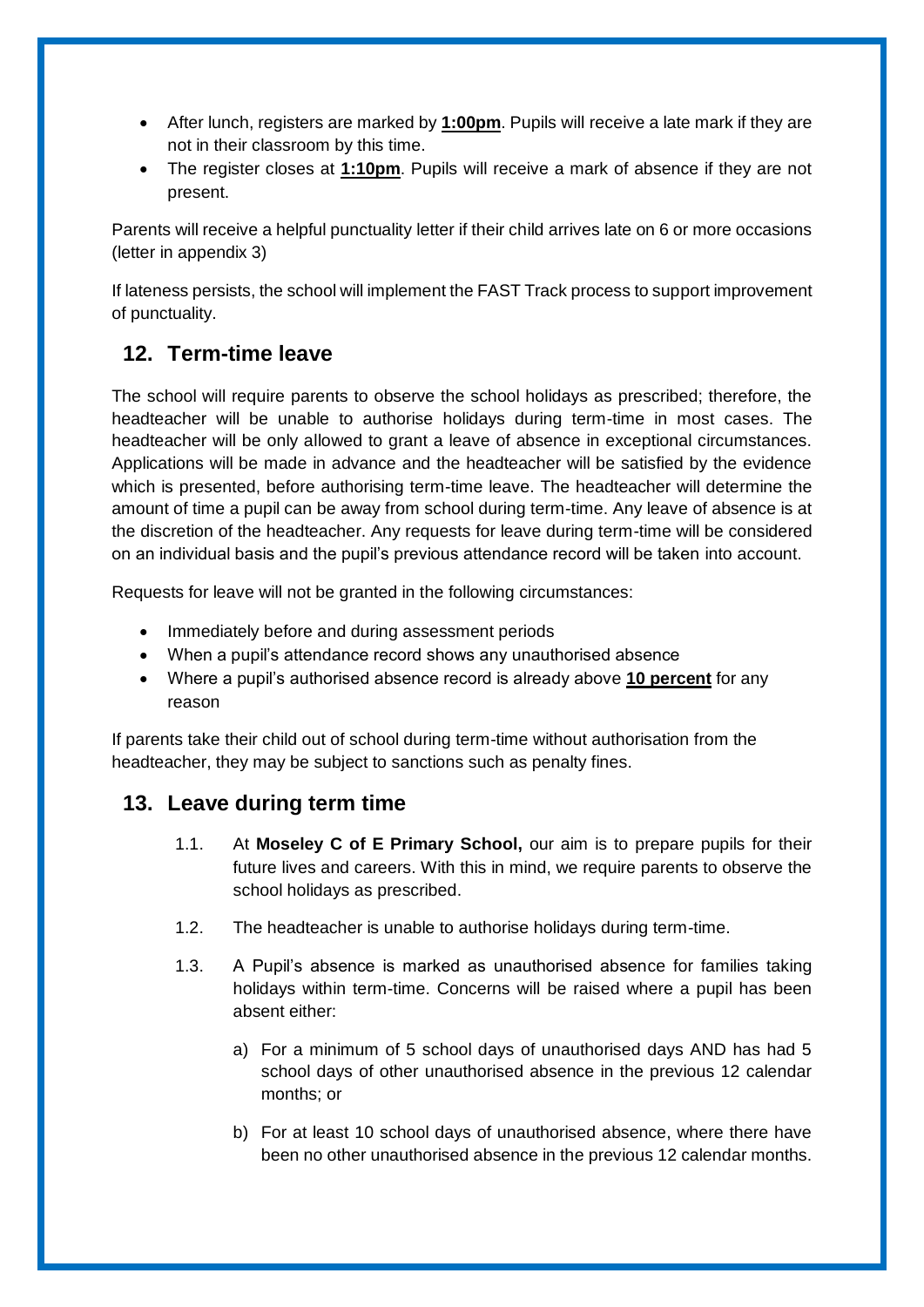- 1.4. The headteacher is only allowed to grant a leave of absence in exceptional circumstances. Applications will be made in advance and the headteacher will be satisfied by the evidence which is presented, before authorising term-time leave.
- 1.5. The headteacher will determine the amount of time a pupil can be away from school during term time. Any leave of absence is at the discretion of the headteacher.
- 1.6. Any requests for leave during term-time will be considered on an individual basis and the pupil's previous attendance record will be taken into account.
- 1.7. Requests for leave will not be granted in the following circumstances:
	- Immediately before and during assessment periods
	- When a pupil's attendance record shows any unauthorised absence
	- Where a pupil's authorised absence record is already above **10%** for any reason

# **14. Truancy**

Truancy will be considered as any absence of part, or all, of one or more days from school, during which the school has not been notified of the cause behind such absence.

All staff will be actively engaged in supporting the regular attendance of pupils, and understand the importance of continuity in each pupil's learning.

All pupils are expected to be in their classes by **8:55am** and **1:00pm**, where the teacher will record the attendance electronically. Any pupil with permission to leave the school during the day must sign out at the **school office** and sign back in again on their return.

Immediate action will be taken when there are any concerns that a pupil might be truanting. If truancy is suspected, the headteacher is notified, and they will contact the parent in order to assess the reasons behind the pupil not attending school.

The following procedures will be taken in the event of a truancy:

- In the first instance, a letter of warning will be sent to the parents of the pupil, informing them of the truancy and stating that any future occurrences could result in further action being taken.
- If any further truancy occurs, then the school will consider issuing a penalty notice.
- A penalty notice will be issued where there is overt truancy, inappropriate parentallycondoned absence, excessive holidays in term-time and persistent late arrival at school.

# <span id="page-11-0"></span>**15. Missing children**

Pupils will not be permitted to leave the school premises during the school day unless they have permission from the school. The following procedures will be taken in the event of a pupil going missing whilst at school: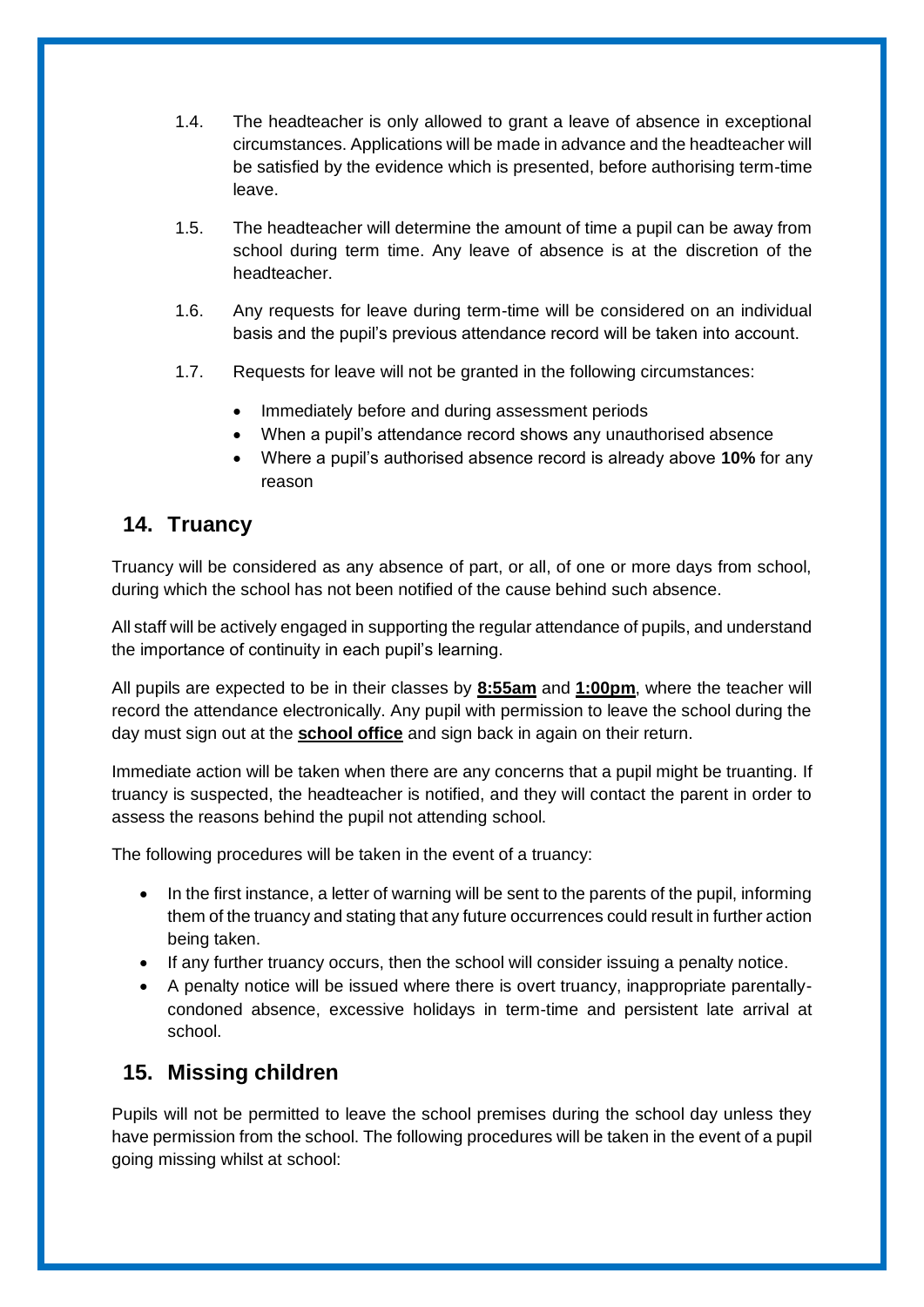- The member of staff who has noticed the missing pupil will inform the headteacher immediately.
- The office staff will also be informed as they will act as a point of contact for receiving information regarding the search.
- A member of staff will stay with the rest of the class, and all other available members of staff will conduct a thorough search of the school premises as directed by the headteacher.
- The following areas will be systematically searched:
	- All classrooms
	- All toilets
	- Changing rooms
	- The library
	- Any outbuildings
	- The school grounds
- Available staff will begin a search of the area immediately outside of the school premises, and will take a mobile phone with them so they can be contacted.
- If the pupil has not been found after **10 minutes**, then the parents of the pupil will be notified.
- The school will attempt to contact parents using the emergency contact numbers provided.
- If the parents have had no contact from the pupil, and the emergency contacts list has been exhausted, the police will be contacted.
- The missing pupil's teacher will fill in an incident form, describing all circumstances leading up to the pupil going missing.
- If the missing pupil has an allocated social worker, is a looked-after child, or has any SEND, then the appropriate personnel will be informed.
- When the pupil has been located, members of staff will care for and talk to the pupil to ensure they are safe and well.
- Parents and any other agencies will be informed immediately when the pupil has been located.

The headteacher will take the appropriate action to ensure that pupils understand they must not leave the premises, and sanctions will be issued if deemed necessary. Appropriate disciplinary procedures will be followed in accordance with the Behavioural Policy.

The headteacher will carry out a full investigation and will draw a conclusion as to how the incident occurred. A written report will be produced, and policies and procedures will be reviewed in accordance with the outcome where necessary.

# <span id="page-12-0"></span>**16. Religious observances**

The school will take advice from local religious leaders of all faiths to establish the appropriate number of days of absence required for religious festivals. Parents will be required to inform the school in advance if absences are required for days of religious observance.

# <span id="page-12-1"></span>**17. Appointments**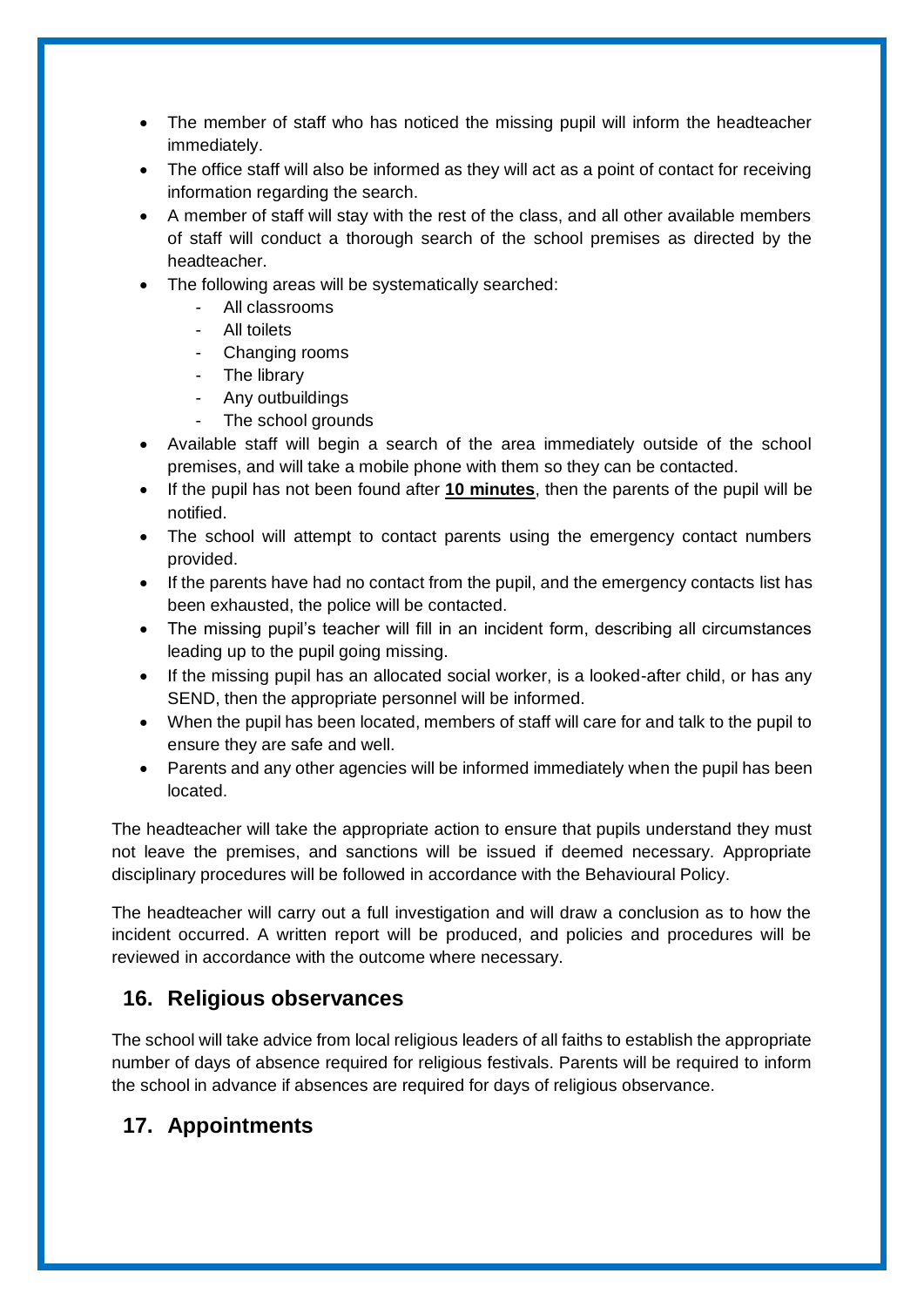As far as possible, parents will be encouraged to book medical and dental appointments outside of school hours. Where this is not possible, a note and appointment card will be sent to the **school office**.

If the appointment requires the pupil to leave during the school day, they will be signed out at the school office by a parent. Pupils will be expected to attend school before and after the appointment wherever possible.

# <span id="page-13-0"></span>**18. Modelling, sport and acting performances/activities**

The school will ensure that all pupils engaging in performances/activities (whether they, or another person, receives payment or not), which require them to be absent from school, understand that they will be required to obtain a licence from the LA which authorises the school's absence(s).

Additional arrangements will be made by the school for pupils engaging in performances or activities that require them to be absent from school to ensure they do not fall behind in their education – this may involve private teaching. These arrangements will be approved by the LA who will ensure that the arrangements are suitable for the pupil.

The pupil will receive education that, when taken together over the term of the licence, amounts to a minimum of three hours per day that the pupil would be required to attend a school maintained by the LA issuing the licence. This requirement will be met by ensuring a pupil receives an education:

- For not less than six hours a week; and
- During each complete period of four weeks (or if there is a period of less than four weeks, then during that period), for periods of time not less than three hours a day; and
- On days where the pupil would be required to attend school if they were attending a school maintained by the LA; and
- For not more than five hours on any such day.

Where a licence has been granted by the LA and it specifies dates of absence, no further authorisation will be needed from the school. Where an application does not specify dates, and it has been approved by the LA, it is at the discretion of the headteacher to authorise the leave of absence for each day. The headteacher will not authorise any absences which would mean that a pupil's attendance would fall below **96 percent**. Where a licence has not been obtained, the headteacher will not authorise any absence for a performance or activity.

# <span id="page-13-1"></span>**19. Young carers**

The school understands the difficulties that face young carers, and will endeavour to identify young carers at the earliest opportunity, as well as through their time at the school. A caring and flexible approach will be taken to the needs of young carers and each pupil will be examined on a case-by-case basis, involving other agencies if appropriate.

The school, in conjunction with relevant authorities, will implement support for pupils who are young carers, to encourage their sustained and regular attendance at school in line with the school's expectations.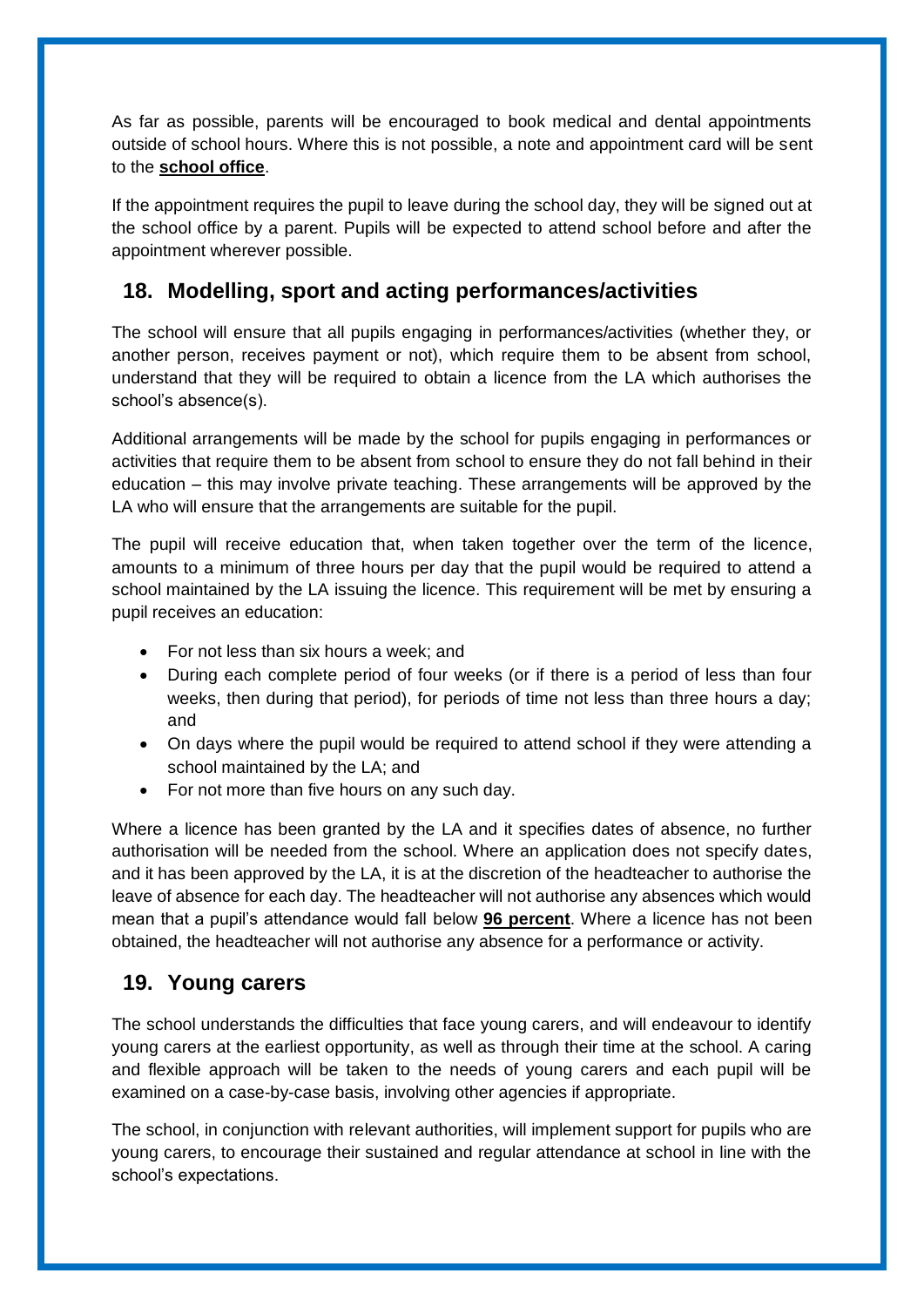# <span id="page-14-0"></span>**20. Monitoring and review**

Attendance and punctuality will be monitored throughout the year. The school's attendance target is **96 percent** – full details of the school's absence levels can be found on the **school website**.

This policy will be reviewed every **two years** by the Headteacher. The next scheduled review date for this policy is **01/12/2023**.

Any changes made to this policy will be communicated to all relevant stakeholders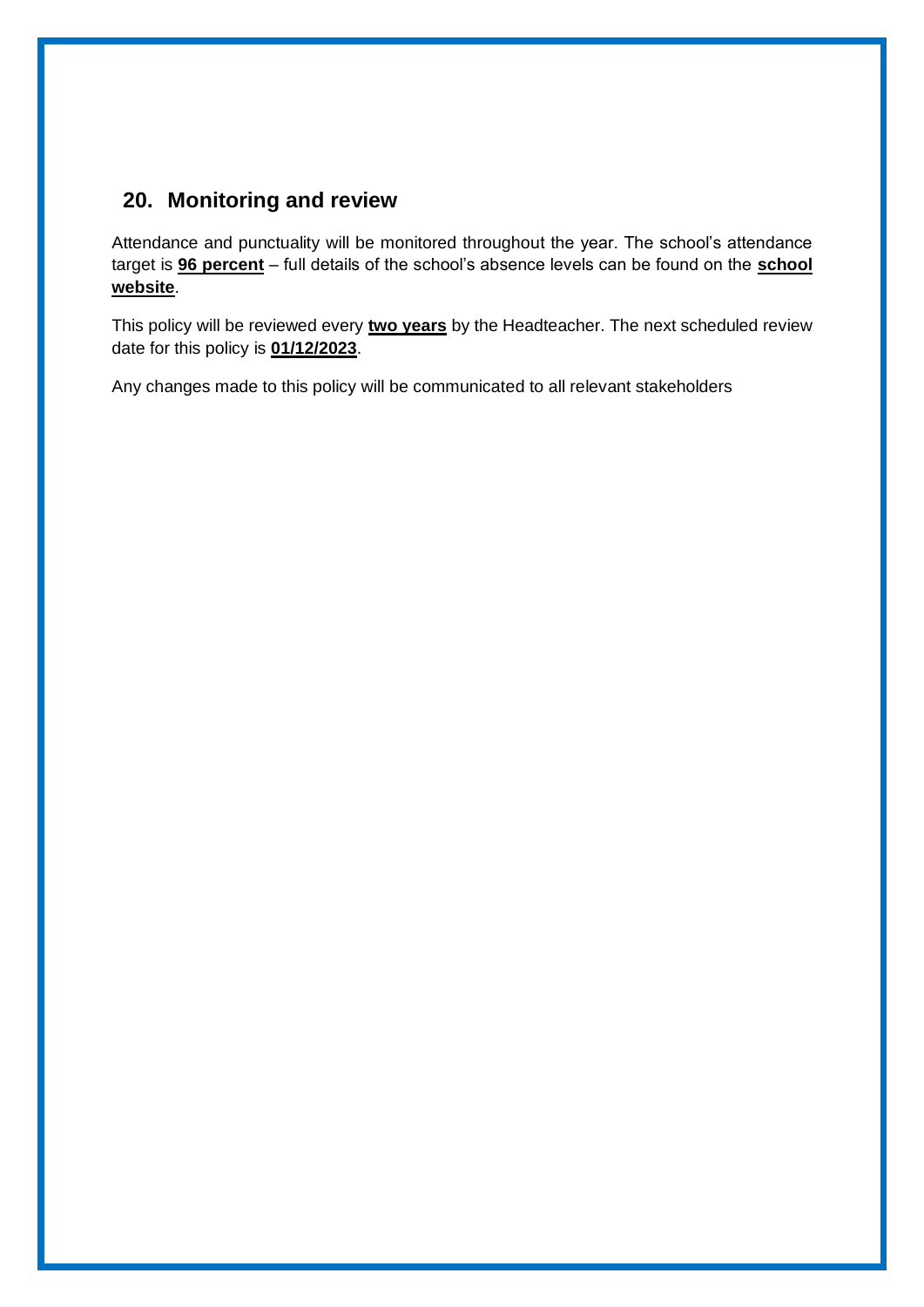#### Appendix 1

# **Attendance Monitoring Procedures: Fast-Track**

**Moseley C of E Primary School** has adopted the **Fast-Track** monitoring procedures, to ensure that pupils' attendance meets the expected standard, and effective intervention is provided where pupils' attendance falls below the standard. This process is only applied to children who are of compulsory school age. It is not applied to LAC (Looked After Children).

- 1. A spreadsheet is sent to the senior leadership team (SLT) by the **attendance officer** detailing weekly attendance (termly data will be reported the Governing Body via the Headteacher Report).
- 2. Attendance is discussed by classroom teachers. Any attendance/punctuality trends noticed by classroom teachers are passed immediately to the SLT and Attendance Officer.
- 3. Contact is made with parents on the first day of absence for any pupil absence not reported. 'N' codes are used to indicate that the pupil is absent for a reason not yet provided; these N codes are reported to the SLT and attendance officer daily.
- 4. If a pupil's attendance falls below **95%**, a letter is sent home raising concerns that their attendance has fallen below the school's expected standard. The letter also has an attached advice leaflet outlining how parents can work with the school and their child to improve attendance.
- 5. If a pupil's attendance falls below **90%**, a letter is sent home explaining that the pupil's attendance is now being monitored, and the **attendance officer** contacts the parents to discuss this, inviting them in for a meeting with the Headteacher. If parents decline this offer, this will also be recorded. At this point, any future medical appointments in school time or any sickness will require medical evidence. This can be in the following formats:
- Copy of a prescription;
- Surgery compliment slip with date, pupil's name and surgery stamp, signed by Receptionist;
- Medical appointment card with one appointment entered;
- Letter confirming a hospital appointment;
- Print screen of medical notes:
- Doctor's medical certificate;
- Doctor's letter;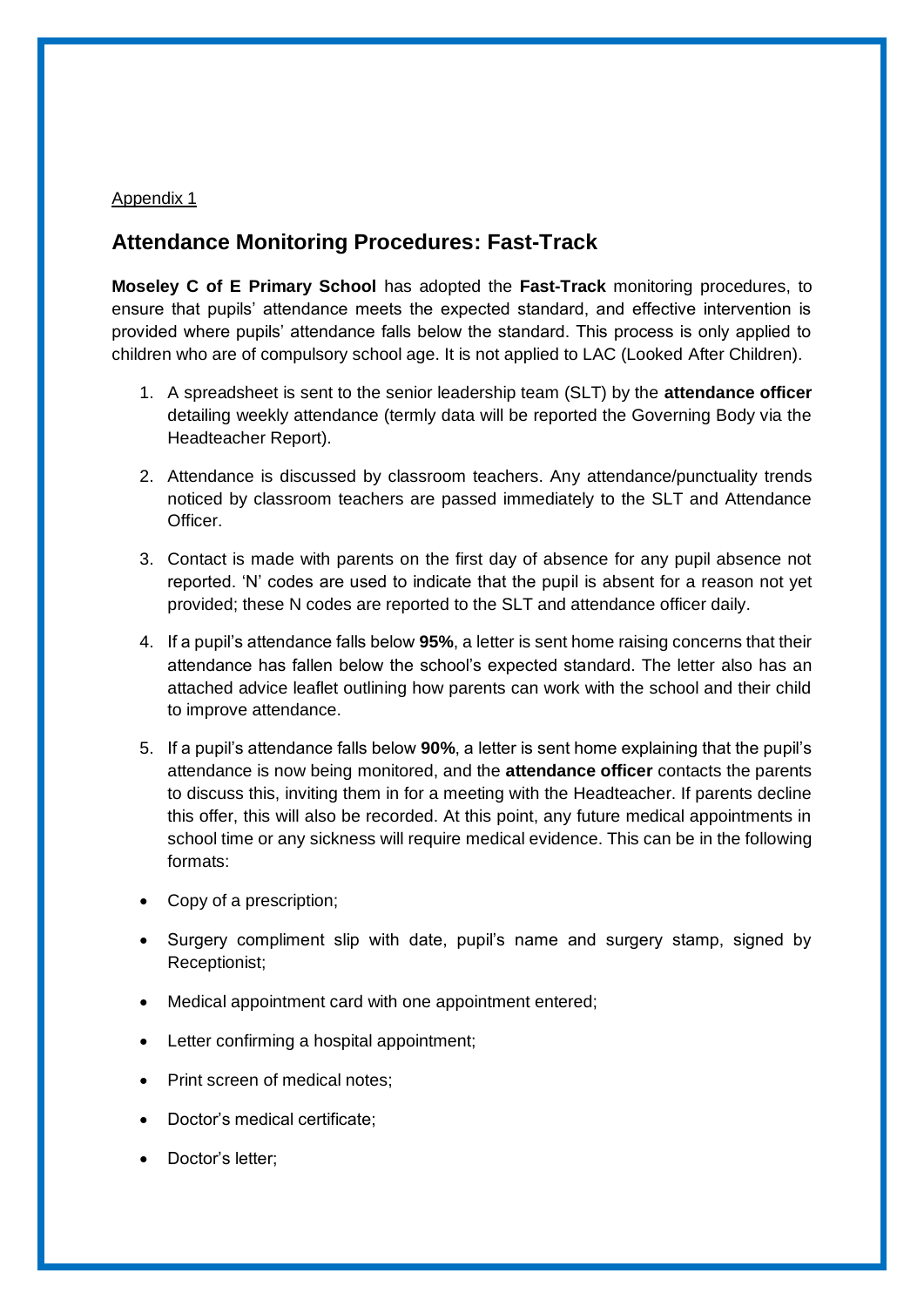- Medication prescribed by a Doctor;
- Letter from another relevant professional.

When a pupil's attendance is of serious concern, telephone calls and handwritten notes from a parent/carer are NOT acceptable as medical evidence.

- 6. The Headteacher initiates Early Help procedure and will speak directly to the pupil to ascertain their perspective on their attendance and how they feel about. The attendance officer also makes a phone call home to discuss this with parents, if necessary. Other Early Help methods that may be used are School Nurse, James Brindley School (if appropriate) and the Children Missing in Education team. An informal action plan will be devised – this will then be monitored over the given time scale (determined by the Headteacher).
- 7. Following Early Help procedures, if there is another UNAUTHORISED absence, OR if Early Help has been refused by the parent(s) or carers OR if families did not meet the criteria for external Early Help process, then step two in the Fast-Track process will be initiated, with parents being invited to attend a SARM (School Attendance Review Meeting). The Headteacher and Attendance Officer will be present.
- 8. Parents/Carers will receive a letter inviting them to a SARM. At this meeting, a formal action plan will be devised and agreed by the AO, Headteacher and parents/carers. Parents/Carers will receive a copy of this plan BEFORE they leave the meeting. If parents/carers are not able to attend, they must inform school to enable the meeting to be rearranged. Without prior notification of non-attendance, the meeting will be recorded as 'non-attendance'.
- 9. Following the SARM, should a pupil then have further unauthorised absence adding up to at least 10 sessions (NOT days) in total over the previous 12 calendar months, then stage 3 of the Fast-Track programme will be initiated.
- 10. Stage 3 of the process is the Final Warning Notice. Each person with parental responsibility for the child will receive a letter via the post. This letter will include an attendance printout for the child (ren) question.
- 11. Following this, should a pupil have at least 10 further sessions of unauthorised absence within 12 school weeks of the warning notice being issued, then step 4 of the Fast-Track programme will be initiated and the case will be referred to ELIT. ELIT will then determine, based upon evidence provided by the school, whether to:
	- a) Issue a Penalty Notice;
	- b) Issue a Single Justice Notice;
	- c) Issue a summons where parent pleads not guilty;
	- d) Prosecute in court (Section 444 1a)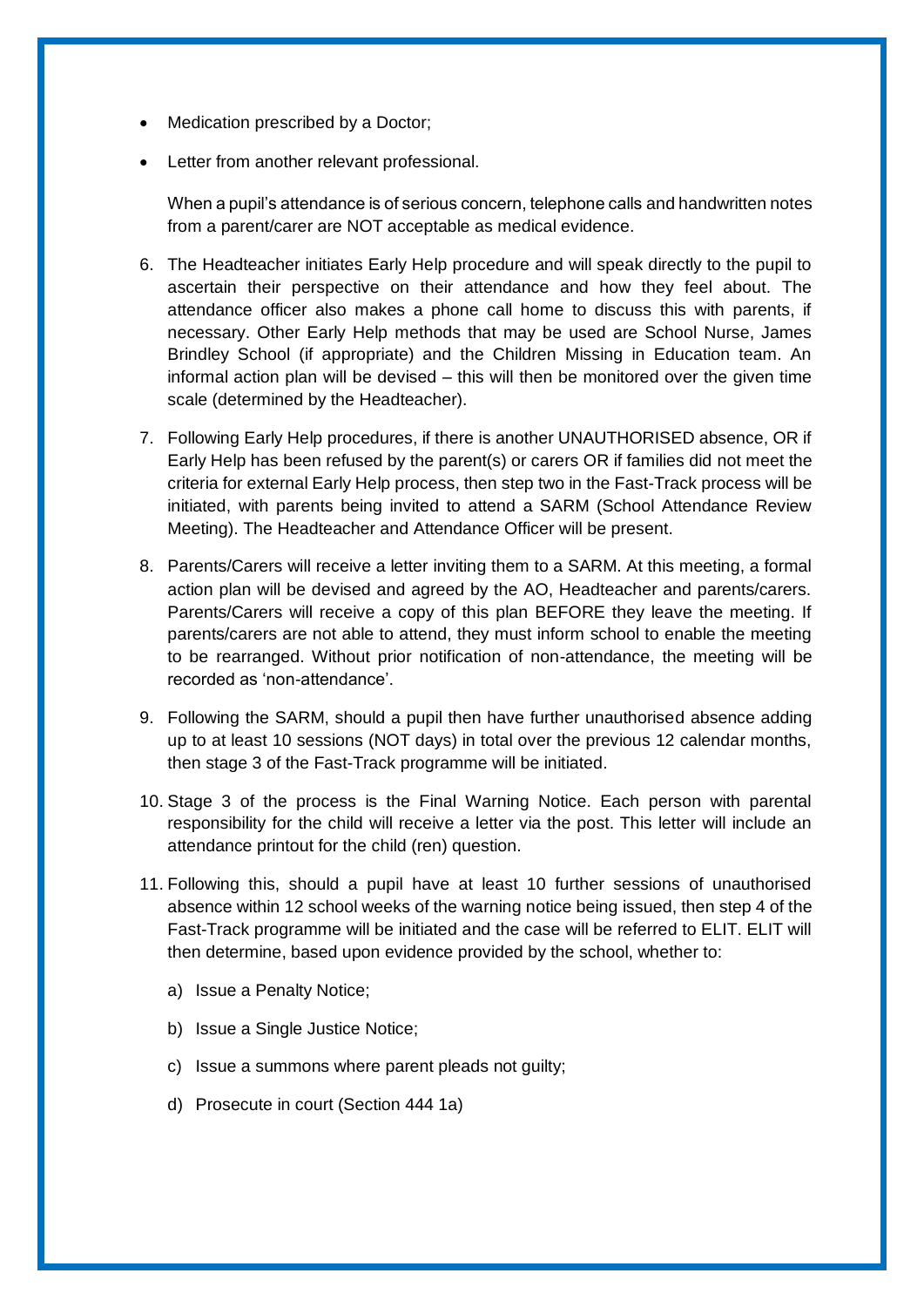### Appendix 2

# **Recording non-attendance related to coronavirus (COVID-19)**

# **Set of sub-codes**

The set of sub codes to record non-attendance related to COVID-19 are:

### **Code X01: Non-compulsory school age pupil not required to be in school**

This code is used to record sessions that non-compulsory school age children are not expected to attend.

# **Code X02: Pupil self-isolating with coronavirus (COVID-19) symptoms**

This code is used for pupils who are self-isolating because they have symptoms of COVID19 but they have not yet had a positive test.

# **Code X03: Not applicable for this academic year**

### **Code X04: Not applicable for this academic year**

# **Code X05: Pupil required to self-isolate as part of quarantine requirement (after arriving in the UK from a non-exempt country or territory)**

This code is used for pupils who are required to be in quarantine on arrival in, or return to, the UK.

# **Code X06: Pupil who is clinically extremely vulnerable if shielding is advised**

Clinically extremely vulnerable people are no longer advised to shield. However, this code is used if shielding is advised nationally or in a local area by DHSC, Public Health England

(PHE) or UK Health Security Agency. In this scenario, pupils who are clinically extremely vulnerable may be advised not to attend school.

# **Code X07: Pupil advised specifically not to attend school as part of restrictions to education set out in government advice**

This code is for pupils who as part of local or national restrictions to education settings are specifically advised not to attend school for public health reasons related to COVID-19.

**Code X08: Pupil not attending school in line with advice from Directors of Public Health as part of outbreak management**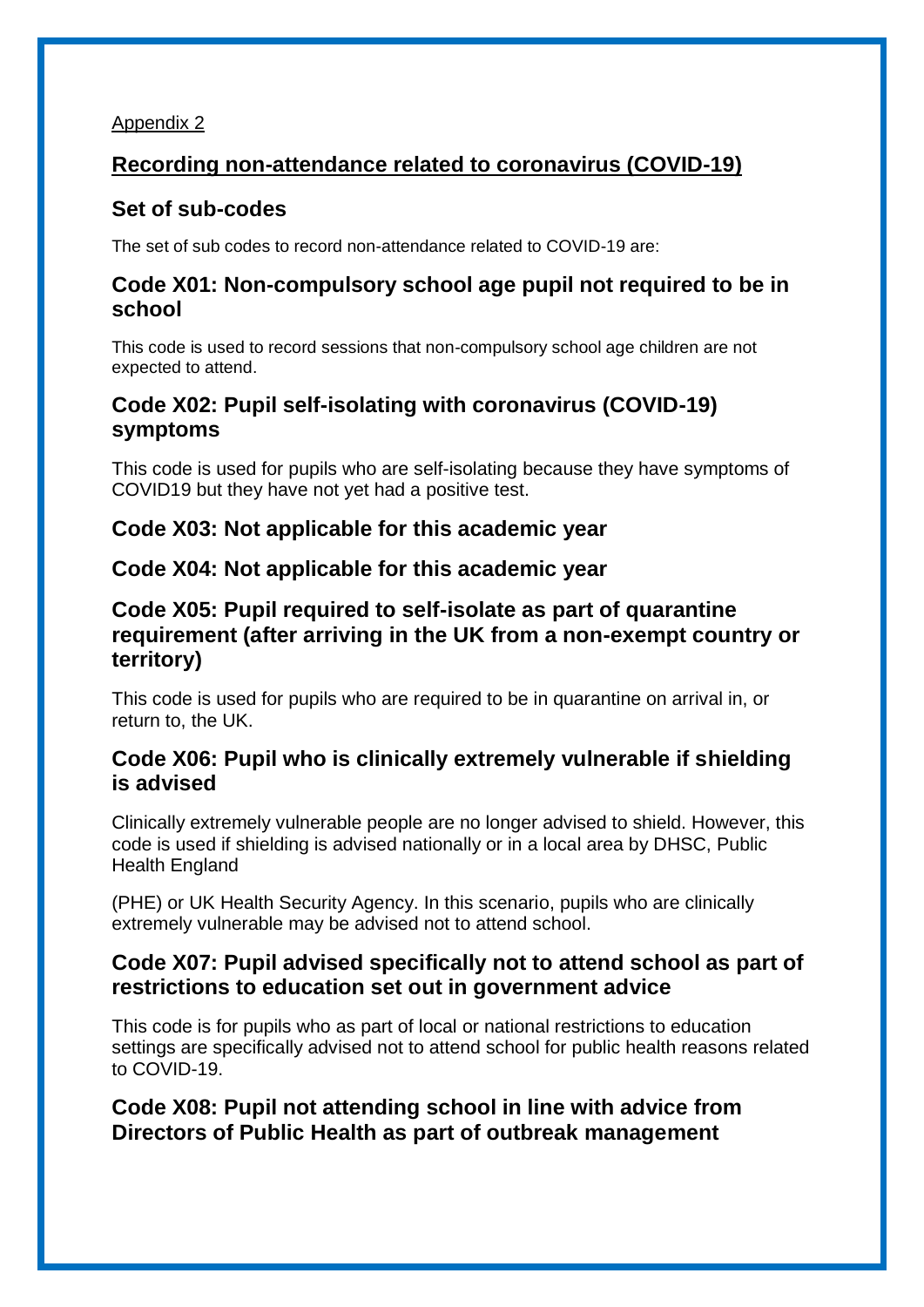This code is for pupils who are advised not attend school, for public health reasons, as part of formal contingency planning (sometimes called outbreak management) advice related to COVID-19. This code can only be used to record restricted attendance where this has been advised by the relevant public health authority.

# **Code X09: Pupil or student required to self-isolate as a close contact of a confirmed case**

This code is for pupils or students who are advised to self-isolate by NHS Test and Trace because they are not fully vaccinated and are over the age of 18 years and 6 months. There is no requirement for children or young people under the age of 18 years and 6 months, regardless of their vaccine status, to self-isolate whilst awaiting the results of their PCR test where they have been a close contact.

# **Code I01: Illness**

This code is used for pupils who are absent because of non-COVID-19 related illness or sickness.

# **Code I02: Illness confirmed case of coronavirus (COVID-19)**

This code is used for pupils who are absent because they have tested positive for COVID19.

Management information software suppliers are implementing these changes at their earliest convenience.

Where schools are using these sub-codes they will still need to consider on an individual basis whether Code X is the appropriate code for a given non-attendance. They will need to ensure that Code X is only used where a pupil does not attend school because their travel to, or attendance at, school would be:

• Contrary to guidance relating to the incidence or transmission of COVID-19 from either Public Health England (PHE), the UK Health Security Agency (UKHSA) or the

Department of Health and Social Care (DHSC)

• prohibited by any legislation (or instruments such as statutory directions) relating to the incidence or transmission of COVID-19

Where a pupil's non-attendance does not meet these requirements it should not be recorded as Code X and schools should consider whether another code can be used.